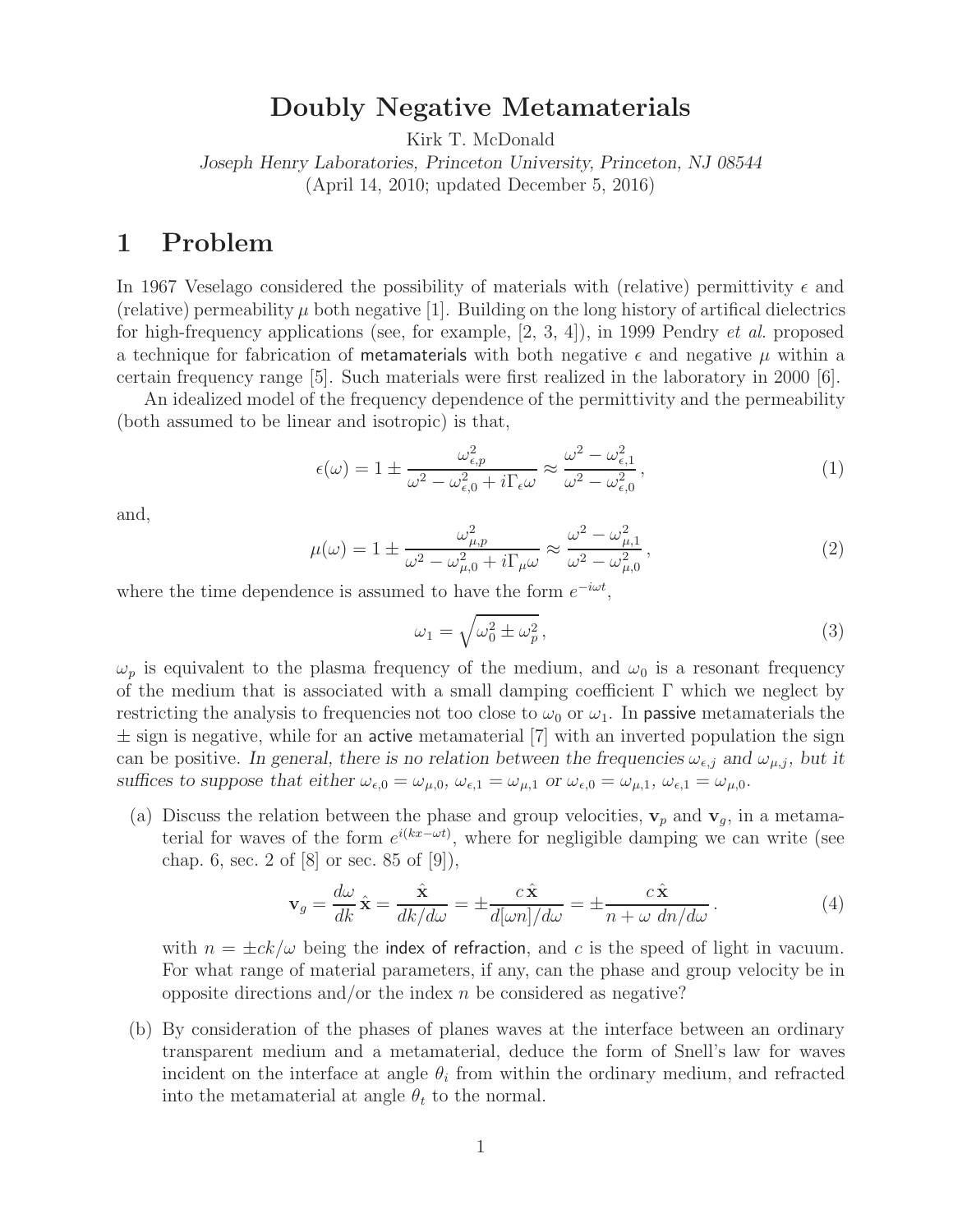# **2 Solution**

### **2.1 Phase and Group Velocity**

In a medium free of external charge and current, that can be characterized by linear, isotropic (relative) permittivity  $\epsilon$  and permeability  $\mu$ , Maxwell's equations are (in Gaussian units),

$$
\nabla \cdot \mathbf{D} = 0, \qquad \nabla \times \mathbf{E} = -\frac{1}{c} \frac{\partial \mathbf{B}}{\partial t}, \qquad \nabla \cdot \mathbf{B} = 0, \qquad \nabla \times \mathbf{H} = \frac{1}{c} \frac{\partial \mathbf{D}}{\partial t}, \tag{5}
$$

and the constitutive relations are,

$$
\mathbf{D} = \epsilon \mathbf{E}, \qquad \mathbf{B} = \mu \mathbf{H}.
$$
 (6)

These can be combined to give a wave equation for, say, the magnetic field **H**,

$$
\nabla^2 \mathbf{H} = \frac{\epsilon \mu}{c^2} \frac{\partial^2 \mathbf{H}}{\partial t^2}.
$$
 (7)

In general we consider plane waves of the form,

$$
\mathbf{H} = \mathbf{H}_0 e^{i(\mathbf{k} \cdot \mathbf{x} - \omega t)},\tag{8}
$$

where  $H_0$  and  $k$  can be complex functions of the angular frequency  $\omega$  (but not of time). The approximations of the models  $(1)-(2)$  for metamaterials permit imply that the wave vector **k** is purely real. In this case, eqs. (7) and (8) combine to give the dispersion relation,

$$
\mathbf{k}^2 \equiv k^2 = \frac{\epsilon \mu \omega^2}{c^2} \equiv \frac{n^2 \omega^2}{c^2} \tag{9}
$$

where the scalar wave number  $k$  is defined to be positive, and  $n$  is the index of refraction. For wave propagation, both  $\epsilon$  and  $\mu$  must be positive, or both negative.<sup>1</sup> Then,

$$
k = \frac{\sqrt{\epsilon \mu} \ \omega}{c} = \pm \frac{n\omega}{c},\tag{10}
$$

where the index  $n$  could be either positive or negative,

$$
n = \pm \sqrt{\epsilon \mu}.\tag{11}
$$

We write the wave vector as  $\mathbf{k} = k \hat{\mathbf{k}}$  with k positive, so the waveform (8) becomes,

$$
\mathbf{H} = \mathbf{H}_0 \, e^{i(k \cdot \hat{\mathbf{k}} \cdot \mathbf{x} - \omega t)},\tag{12}
$$

such that we identify the phase velocity  $\mathbf{v}_p$  as,

$$
\mathbf{v}_p = \frac{\omega}{k}\,\hat{\mathbf{k}} = \frac{c\,\hat{\mathbf{x}}}{\sqrt{\epsilon\mu}} = \pm\frac{c}{n}\,\hat{\mathbf{k}}.\tag{13}
$$

<sup>&</sup>lt;sup>1</sup>For the special case that  $\epsilon$  or  $\mu$  (or both) vanish, see [10].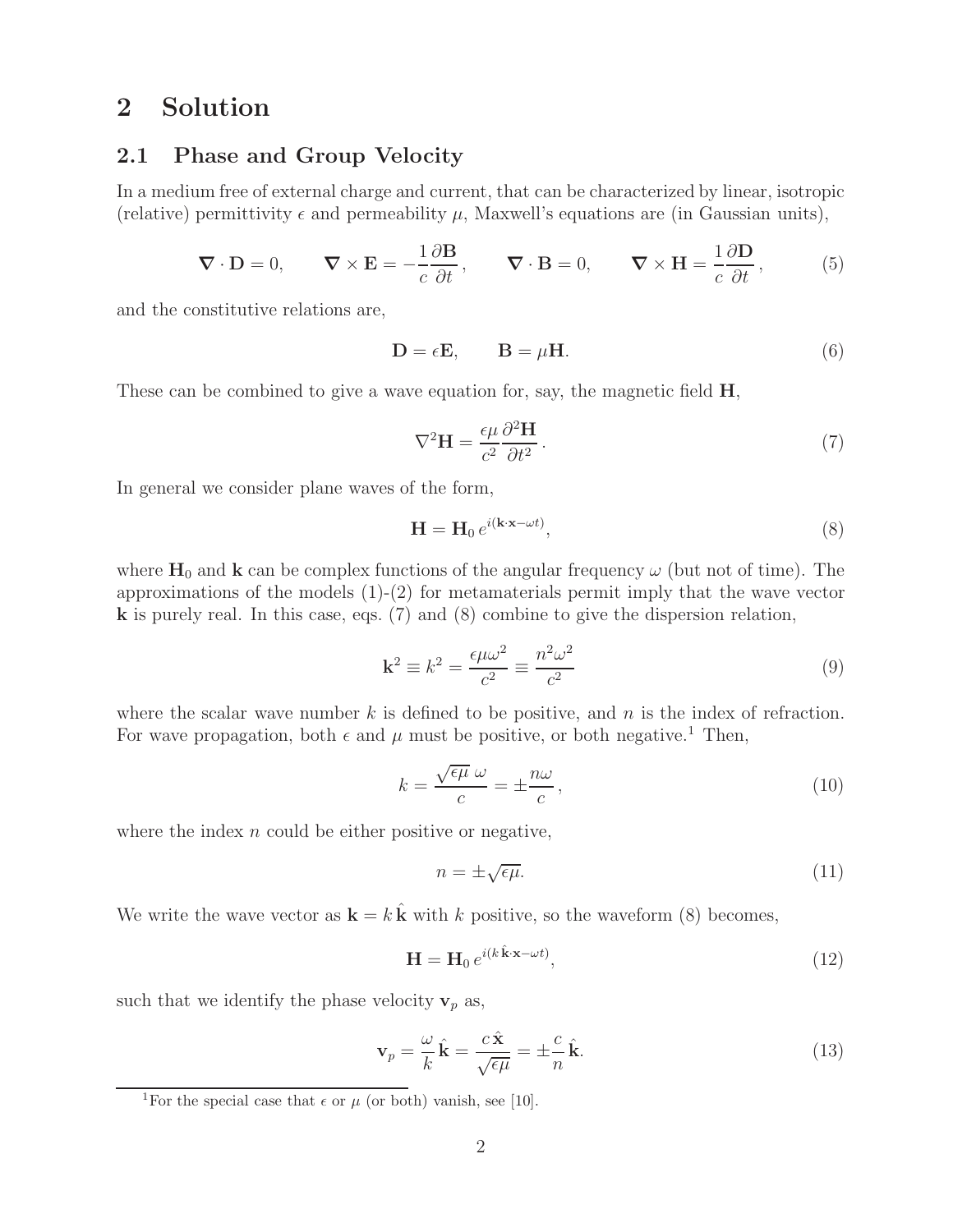The phase-velocity vector  $\mathbf{v}_p$  is in the direction of the wave vector  $\mathbf{k} = k \mathbf{k}$ .

Turning to the group velocity, we combining eqs. (4) and (10) to write the group velocity of a packet of waves of the form  $(8)$  as,<sup>2</sup>

$$
\mathbf{v}_g = \frac{1}{dk/d\omega} \hat{\mathbf{x}} = \frac{c \hat{\mathbf{x}}}{d[\omega \sqrt{\epsilon \mu}]/d\omega} = \pm \frac{c \hat{\mathbf{x}}}{d[\omega n]/d\omega}.
$$
 (14)

For passive metamaterials the model forms (1)-(2) hold for  $\omega_0 < \omega_1$ , as sketched on the left in the two figures below. In this case  $d(\omega \sqrt{\epsilon \mu})/d\omega$  is negative for  $\omega_0 < \omega < \omega_1$  where  $\epsilon$ and  $\mu$  are both negative. Thus, the phase and group velocities, eqs. (13) and (14), have the opposite signs in a doubly negative, passive metamaterial [11].



We can use the notation  $n = -\sqrt{\epsilon\mu}$  together with  $k = -n\omega/c$  to write the waveform (8) as,  $\mathbf{H} = \mathbf{H} e^{\rho i (n\omega x/c - \omega t)}$  $(15)$ 

$$
\mathbf{H} = \mathbf{H}^{(1)}_{\mathbf{0}} \tag{10}
$$

for the case of a wave with group velocity in the  $+x$ -direction and phase velocity in the  $-x$ direction. This convention is often summarized by saying that a passive, doubly negative

<sup>&</sup>lt;sup>2</sup>Care must be taken to avoid the mathematical oddity that one might write  $df/d\omega = d\sqrt{(-f)^2}/d\omega =$  $2(1/2)\sqrt{(-f)/(-f)} d(-f)/d\omega = -df/d\omega$ , which is a variant on the theme that while  $1 = e^{2i\pi}$  we cannot say that  $1 = \sqrt{1} = \sqrt{e^{2i\pi}} = e^{i\pi} = -1$ .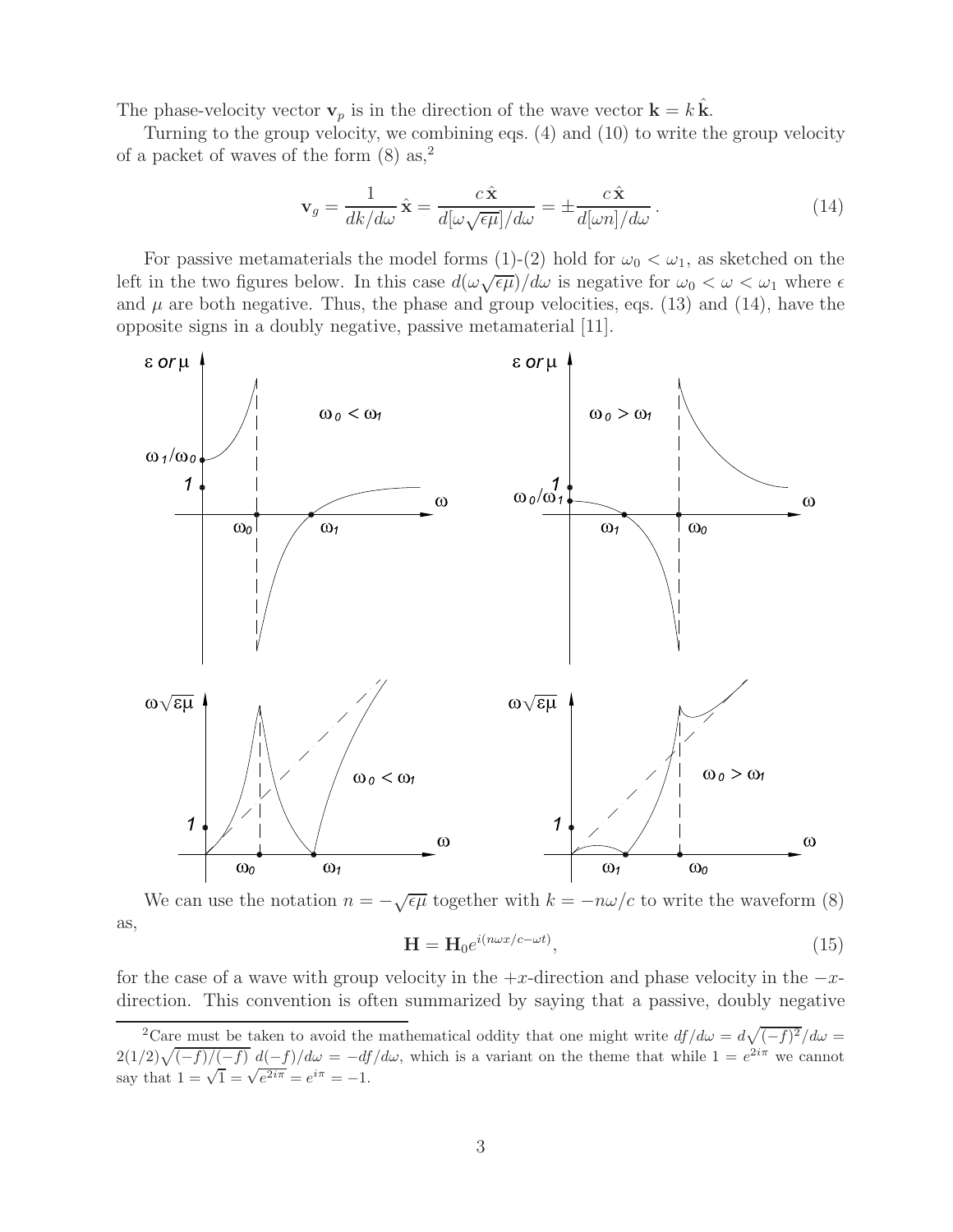metamaterial has a negative index of refraction.<sup>3</sup>

On the other hand, if active metamaterials can be constructed with behavior as shown in the right figures above, then for  $\omega_1 < \omega < \omega_0$ , where both  $\epsilon$  and  $\mu$  are negative,  $d(\omega \sqrt{\epsilon \mu})/d\omega$ is positive, and the group and phase velocities are in the same direction. In this case it would be best to write simply  $n = \sqrt{\epsilon \mu}$ .

#### **2.1.1 Energy Density**

If a medium could have negative  $\epsilon$  and negative  $\mu$  at zero frequency, then the static energy density,

$$
u = \frac{\epsilon E^2 + \mu H^2}{8\pi},\tag{16}
$$

would be negative, which is unreasonable for a passive material.

When the permittivity and permeability have frequency dependence, the energy density takes on a more complicated form (due to Brillouin (1932), reviewed in chap. IV of [8]; see also sec. 80 of [9]),

$$
\langle u_{\omega} \rangle = \frac{1}{8\pi} \left( \frac{d(\epsilon \omega)}{d\omega} \left\langle E^2 \right\rangle + \frac{d(\mu \omega)}{d\omega} \left\langle H^2 \right\rangle \right). \tag{17}
$$

The products  $\epsilon\omega$  and  $\mu\omega$  are illustrated for the models (1)-(2) in the figure below. We see that for the passive metamaterial  $(\omega_0 < \omega_1)$  the energy density is positive (as was anticipated by Veselago [1]). But for an active metamaterial the energy density is formally negative in the region  $\omega_1 < \omega < \omega_0$  of doubly negative  $\epsilon$  and  $\mu$ . Such behavior is nonclassical, but occurs in gain media [12].<sup>4</sup>



<sup>3</sup>Of course, it is also consistent to write  $n = \sqrt{\epsilon \mu}$  and  $k = n\omega/c$ . Conversely, any medium could be defined to have a negative index of refraction so long as we also write  $k = -n\omega/c$ .<br><sup>4</sup>In the realm of electromagnetic antennas there exists lore called the "Chu limit" [13]-[17], which tacitly

assumes that the density of electromagnetic energy in the "near zone" of the antenna is positive. However, if the near zone were an active medium, perhaps a metamaterial, the Chu limit would not necessarily hold [18]. It remains that to date no clear evasion of the Chu limit has been demonstrated.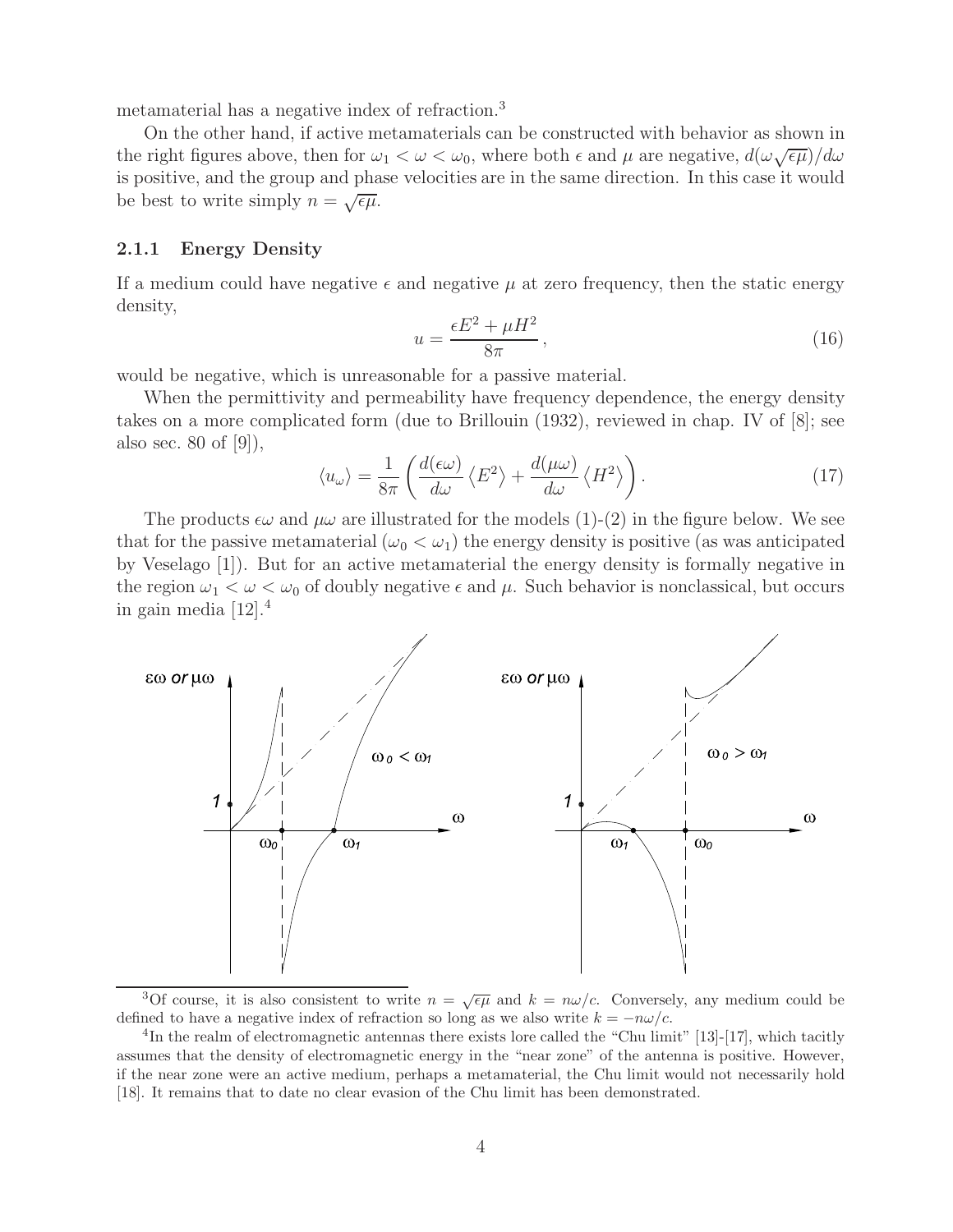#### **2.1.2 "Left-Handed" Metamaterials**

The fourth Maxwell equation (5) for a plane wave of form  $e^{i(k \cdot \mathbf{x} - \omega t)}$  indicates that

$$
\mathbf{k} \times \mathbf{E} = \frac{\omega}{c} \mathbf{B} = \frac{\mu \omega}{c} \mathbf{H} = \pm \sqrt{\frac{\mu}{\epsilon}} k \mathbf{H}, \quad \text{or} \quad \mathbf{H} = \pm \sqrt{\frac{\epsilon}{\mu}} \hat{\mathbf{k}} \times \mathbf{E}, \quad \mathbf{B} = \sqrt{\epsilon \mu} \hat{\mathbf{k}} \times \mathbf{E}, \quad (18)
$$

using eq. (10), where the upper sign holds for ordinary media and active metamaterials, while the lower sign holds for passive metamaterials. This result has led to the characterization of passive metamaterials as left-handed media, in contrast to ordinary media, and active metamaterials, for which  $\hat{k}$ ,  $\hat{E}$  and  $H$  form a right-handed triad.<sup>5</sup> According to the discussion in sec. 2.1, only left-handed media should be characterized as having a negative index of refraction.

#### **2.1.3 Momentum Density**

In 1903 Max Abraham noted [19] that the Poynting vector [20], which describes the flow of energy in the electromagnetic field,

$$
\mathbf{S} = \frac{c}{4\pi} \mathbf{E} \times \mathbf{H},\tag{19}
$$

when divided by  $c^2$  has the additional significance of being the density of momentum stored in the electromagnetic field,  $6$ 

$$
\mathbf{p}_{\text{EM}}^{(\text{A})} = \frac{\mathbf{E} \times \mathbf{H}}{4\pi c} \qquad \text{(Abraham)}.
$$
 (20)

Of course,  $D = E + 4\pi P$  and  $H = B - 4\pi M$ , where P and M are the densities of electric and magnetic polarization, respectively.

In 1908 Hermann Minkowski gave an alternative derivation [23] that the electromagneticmomentum density is,<sup>7</sup>

$$
\mathbf{p}_{\text{EM}}^{(\text{M})} = \frac{\mathbf{D} \times \mathbf{B}}{4\pi c} \qquad \text{(Minkowksi)},\tag{21}
$$

and the debate over the merits of these two expressions continues to this day. Minkowski died before adding to the debate, while Abraham published several times on it [25]. For recent reviews, see [26]-[29].

As both fields **D** and **H** include aspects of the material medium, if any, we consider the field-only momentum density to be simply,

$$
\mathbf{p}_{\text{EM}} = \frac{\mathbf{E} \times \mathbf{B}}{4\pi c} \qquad \text{(field only).} \tag{22}
$$

This momentum density is directed along the wave vector **k**, which is opposite to the group velocity, in doubly negative metamaterials.

<sup>&</sup>lt;sup>5</sup>Note that  $\hat{\mathbf{k}}$ ,  $\mathbf{E}$  and  $\mathbf{B}$  form a right-handed triad in all materials.

<sup>&</sup>lt;sup>6</sup>This was discussed earlier by J.J. Thomson [21] and by Poincaré [22].

<sup>7</sup>See also, for example, sec. 2.1 of [24].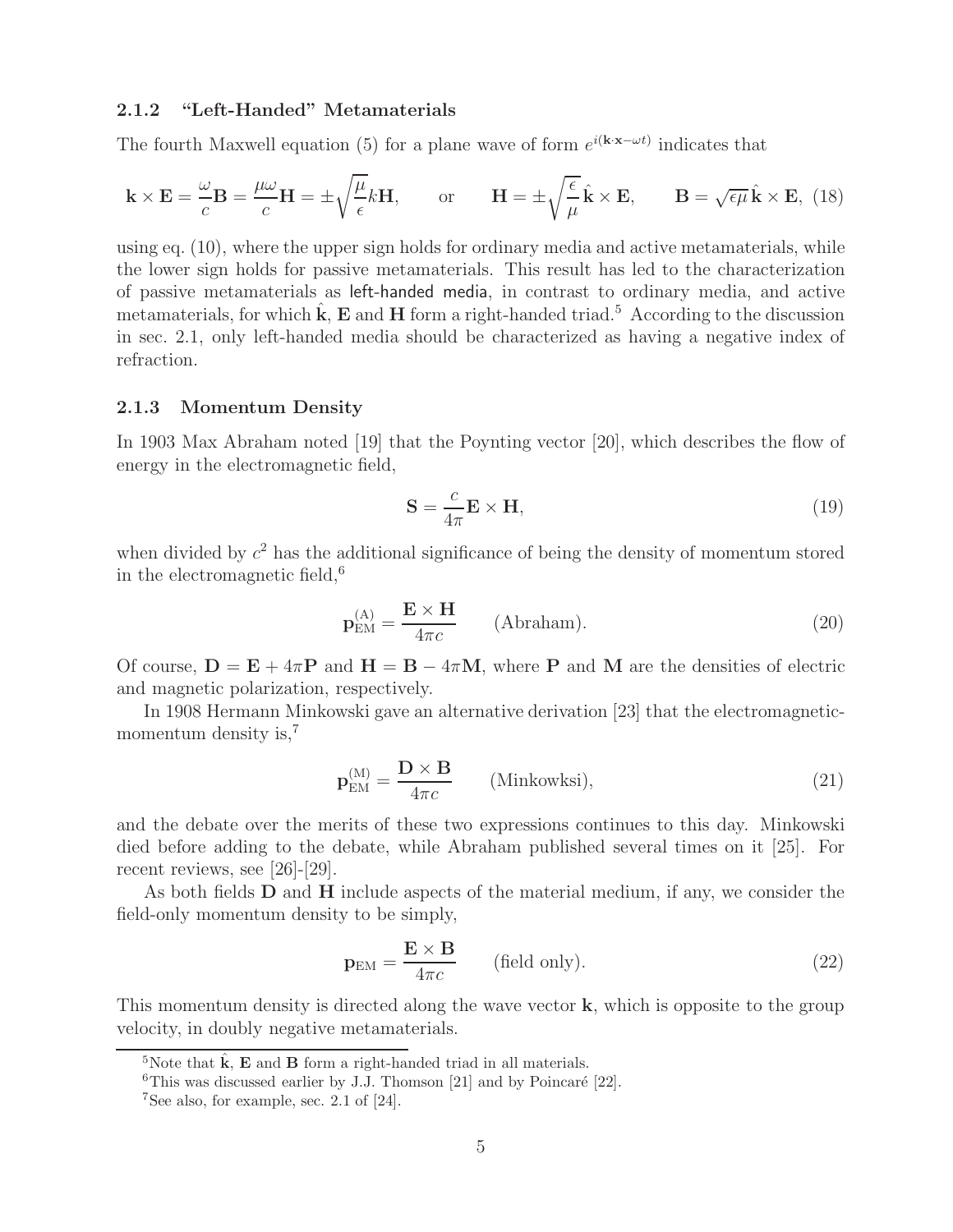In general,

$$
\mathbf{p}_{\text{EM}}^{(A)} = \mu \mathbf{p}_{\text{EM}}, \qquad \mathbf{p}_{\text{EM}}^{(M)} = \epsilon \mathbf{p}_{\text{EM}}, \tag{23}
$$

such that in doubly negative metamaterials both  $\mathbf{p}_{\text{EM}}^{(A)}$  and  $\mathbf{p}_{\text{EM}}^{(M)}$  point in the direction of the group velocity, but are equal only if  $\epsilon = \mu$ .

In a dispersive medium with index  $n(\omega)$  it is useful to introduce the quantity,

$$
n_g = \frac{c}{v_g} = c \frac{dk}{d\omega} = \frac{d(\omega n)}{d\omega} = n + \omega \frac{dn}{d\omega},\qquad(24)
$$

which is sometimes called the group-velocity index. This velocity is usually positive in a passive medium, but is negative near optical resonances [12]. The emerging consensus [24, 26, 27, 28] is that the Abraham momentum density corresponds to the momentum of a photon of angular frequency  $\omega$  in a medium of group-velocity index  $n_g$  being  $\hbar \omega \mathbf{v}_g/c^2 = \hbar \omega \hat{\mathbf{v}}_g/n_g c$ , and is sometimes call the kinetic momentum density. The Minkowski momentum density corresponds to the momentum  $n^2 \hbar \omega \mathbf{v}_g/c^2 = n^2 \hbar \omega \hat{\mathbf{v}}_g/n_g c$  of a photon of angular frequency  $\omega$ , and is sometimes called the pseudomomentum or the quasimomentum.<sup>8</sup> The Abraham and Minkowski momenta are always in the same direction for ordinary media and for doubly negative metamaterials.

The momentum of a photon most often used in quantum theory is  $\hbar \mathbf{k} = n \hbar \omega \hat{\mathbf{k}}/c$ , which is often called the canonical momentum. The canonical momentum is in the direction of the wave vector **k**, and so has the same direction as the field-only momentum density (22). In most media the Minkowski momentum is the same as the canonical momentum, but they are opposite in a passive, doubly negative, nondispersive metamaterial [30].<sup>9</sup>

Which of these momenta is the most physically relevant depends on the details of the experiment to measure the momentum.

### **2.2 Snell's Law**

We consider the case of an ordinary medium with  $\epsilon_1 > 0$ ,  $\mu_1 > 0$  at  $x < 0$ , and a doubly negative metamaterial with  $\epsilon_2 < 0$ ,  $\mu_2 < 0$  at  $x > 0$ , as sketched in the figure on the next page.

We also consider plane waves of the form  $\mathbf{E} = \mathbf{E}_0 e^{i(\mathbf{k} \cdot \mathbf{x} - \omega t)}$ . One condition on the incident, reflected and transmitted waves is that the phase of all three waves must be the same at any point  $(0, y, z)$  on the interface  $x = 0$ . This implies that,

$$
k_i \sin \theta_i = k_r \sin \theta_r = \pm k_t \sin \theta_t, \qquad (25)
$$

where for the moment we suppose that the transmitted wave is "ordinary" in the sense that the transmitted ray which passes through the origin lies in the first quadrant of the  $x-z$ 

<sup>&</sup>lt;sup>8</sup>Some people prefer to define the Minkowksi momentum as  $\hbar$ **k**, in which case it is identical to the canonical momentum [26]. This view comes from consideration of the wave as a polariton, which is not strictly a photon, as a polariton includes matter, charged or neutral, in its wave function. The momentum of the polariton is  $n^2 \hbar \omega \mathbf{v}_g/c^2$ , of which it is considered that the photon part is  $\hbar \mathbf{k}$ . I am not presently persuaded of the merits of this decomposition of a quantum state.

<sup>9</sup>So-called electrostatic waves can exist in media where **D**, **B** and **H** are zero , while the wave is associated with a momentum density in the medium that is opposite to the direction of the wave vector [31].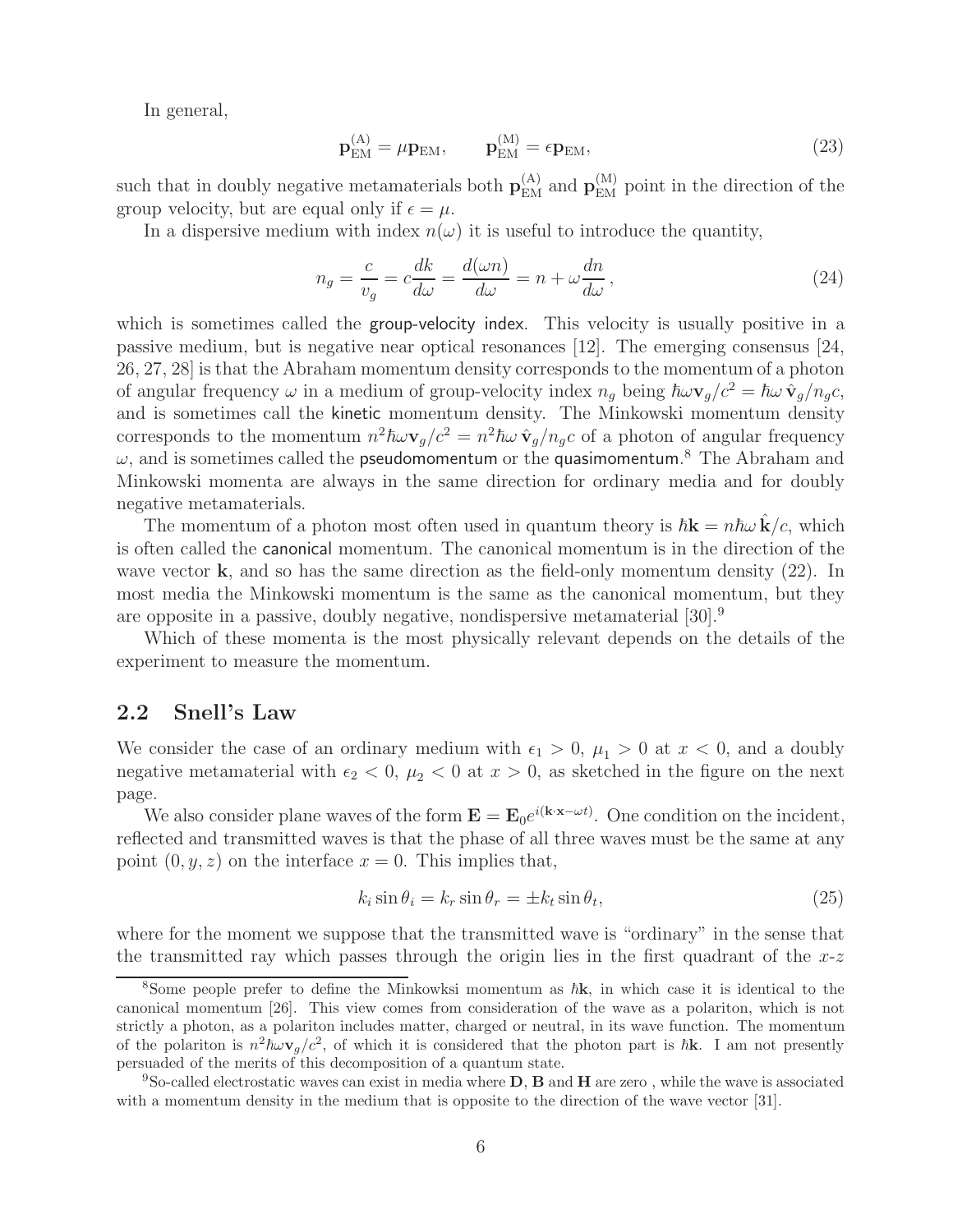plane, as shown in the left figure above for an active metamaterial. Then, the upper (lower) sign in eq. (25) holds for an active (passive) metamaterial.



Since the incident and reflected waves are in the same medium the magnitudes of the wave numbers  $k_i$  and  $k_r$  are the same (for waves of a given frequency  $\omega$ ),

$$
k_i = k_r = \frac{\sqrt{\epsilon_1 \mu_1} \ \omega}{c} = \frac{n_1 \omega}{c},\tag{26}
$$

and hence,

$$
\theta_r = \theta_i. \tag{27}
$$

If we designate  $k_t$  to be a positive quantity,

$$
k_t = \frac{\sqrt{\epsilon_2 \mu_2} \omega}{c} = \pm \frac{n_2 \omega}{c},\qquad(28)
$$

where the index of refraction,

$$
n_2 = \pm \sqrt{\epsilon_2 \mu_2},\tag{29}
$$

can be considered as negative for a passive metamaterial, as discussed in sec. 2.1. Then, eq. (25) also indicates that,

$$
n_1 \sin \theta_i = n_2 \sin \theta_t,\tag{30}
$$

where  $n_2$ , and hence  $\theta_t$  as well, are negative for passive metamaterials. In the latter case, the transmitted ray which passes through the origin lies in the second quadrant of the  $x-z$  plane, as shown in the right figure above. This behavior is often called negative refraction.<sup>10,11</sup>

<sup>&</sup>lt;sup>10</sup>Thus, we have the option of retaining Snell's law in the form  $n_1 \sin \theta_i = n_2 \sin \theta_t$  for medium 2 being a passive metamaterial by considering  $n_2$  and  $\theta_t$  as both negative, with  $\theta_t$  defined to be positive in the first quadrant of the  $x-z$  plane. Alternatively, we could consider  $n_2$  to be positive, and modify Snell's law to be  $n_1 \sin \theta_i = -n_2 \sin \theta_i$ , where again  $\theta_t$  is defined to be positive in the first quadrant of the x-z plane. And yet another alternative is to write Snell's law as  $n_1 \sin \theta_i = n_2 \sin \theta_t$  with  $n_2$  positive, but to define  $\theta_t$  to be positive in the second quadrant of the  $x-z$  plane. Among these three alternatives the first is perhaps the most pleasing.

<sup>&</sup>lt;sup>11</sup>Negative refraction in the sense considered here can also be occur for materials with positive  $Re(n)$  if the losses are sufficiently high  $(Im(n) \text{ large})$  [32, 33].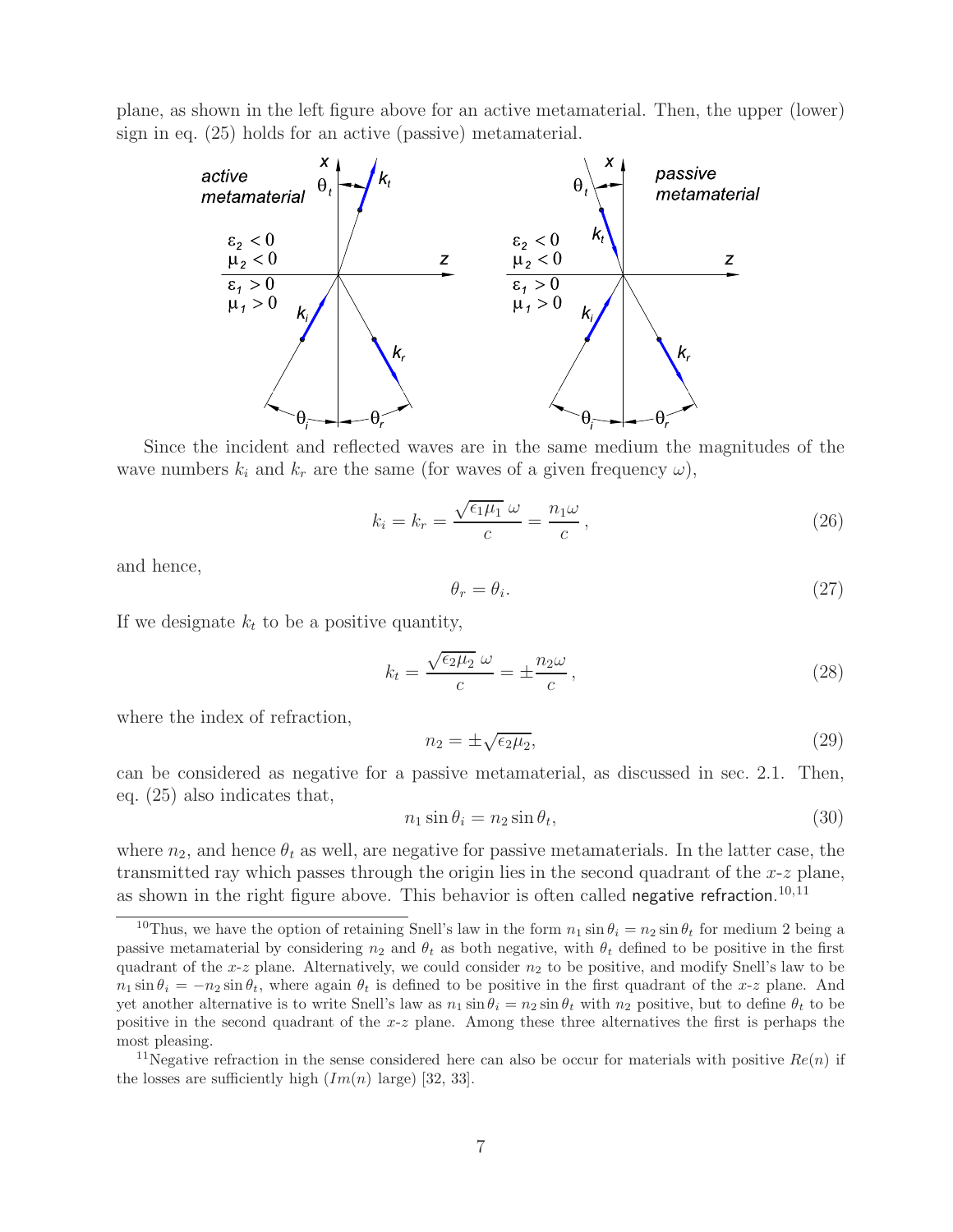## **Acknowledgment**

The author thanks Sir John Pendry for discussions of this topic.

## **References**

- [1] V.G. Veselago, *The Electrodynamics of Substances with Simultaneously Negative Values of*  $\epsilon$  and  $\mu$ , Sov. Phys. Uspekhi **10**, 509 (1968), http://kirkmcd.princeton.edu/examples/EM/veselago\_spu\_10\_509\_68.pdf
- [2] W.E. Kock, *Metal-Lens Antennas*, Proc. IRE **34**, 828 (1946), http://kirkmcd.princeton.edu/examples/EM/kock\_pire\_34\_828\_46.pdf
- [3] J. Brown, *Artificial Dielectrics Having Refractive Indices Less Than Unity*, Proc. IEE **100**, 51 (1953), http://kirkmcd.princeton.edu/examples/EM/brown\_piee\_100\_51\_53.pdf
- [4] W. Rotman, *Plasma Simulation by Artificial Dielectrics and Parallel-Plate Media*, IRE Trans. Ant. Prop. **10**, 82 (1962), http://kirkmcd.princeton.edu/examples/EM/rotman\_iretap\_10\_82\_62.pdf
- [5] J.B. Pendry *et al.*, *Magnetism from Conductors and Enhanced Nonlinear Phenomena*, IEEE Trans. Micro. Theor. Tech. **47**, 2075 (1999), http://kirkmcd.princeton.edu/examples/EM/pendry\_ieeetmtt\_47\_2075\_99.pdf
- [6] D.R. Smith *et al.*, *Composite Medium with Simultaneously Negative Permeability and Permittivity*, Phys. Rev. Lett. **85**, 4184 (2000), http://kirkmcd.princeton.edu/examples/EM/smith\_prl\_84\_4184\_00.pdf
- [7] S.A. Ramakrishna and J.B. Pendry, *Removal of absorption and increase in resolution in a near-field lens via optical gain*, Phys. Rev. B **67**, 201101 (2003), http://kirkmcd.princeton.edu/examples/EM/ramakrishna\_prb\_67\_201101\_03.pdf
- [8] L. Brillouin, *Wave Propagation and Group Velocity* (Academic Press, 1960), http://kirkmcd.princeton.edu/examples/EM/brillouin\_waves\_60.pdf
- [9] L.D. Landau, E.M. Lifshitz and L.P. Pitaevskii, *Electrodynamics of Continuous Media*,  $2<sup>nd</sup>$  ed. (Butterworth-Heinemann, 1984), http://kirkmcd.princeton.edu/examples/EM/landau\_ecm2.pdf
- [10] I. Liberal and N. Engheta, *How does light behave in a material whose refractive index vanishes?* Phys. Today **62**(3), 62 (2022), http://kirkmcd.princeton.edu/examples/EM/liberal\_pt\_75-3\_62\_22.pdf
- [11] D.R. Smith and N. Kroll, *Negative Refractive Index in Left-Handed Materials*, Phys. Rev. Lett. **85**, 2933 (2000), http://kirkmcd.princeton.edu/examples/EM/smith\_prl\_85\_2933\_00.pdf
- [12] K.T. McDonald, *Negative Group Velocity* (June 23, 2000), http://kirkmcd.princeton.edu/examples/negativegroupvelocity.pdf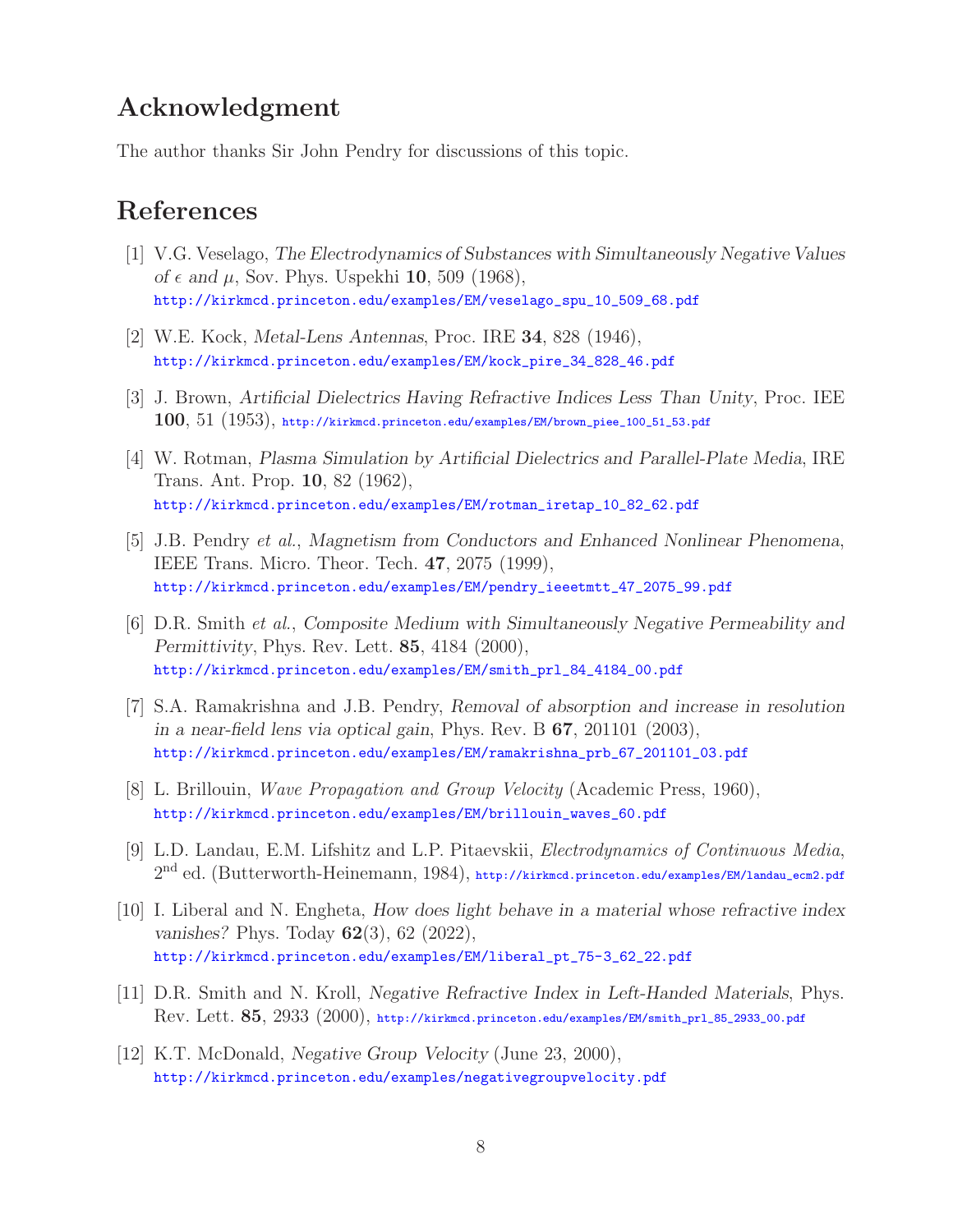- [13] L.J. Chu, *Physical Limitations of Omin-Directional Antennas*, J. Appl. Phys. **19**, 1163 (1948), http://kirkmcd.princeton.edu/examples/EM/chu\_jap\_19\_1163\_48.pdf
- [14] R.F. Harrington, *Effect of Antenna Size on Gain, Bandwidth and Efficiency*, J. Res. Nat. Bur. Stand. **64D**, 1 (1960), http://kirkmcd.princeton.edu/examples/EM/harrington\_jrnbs\_64d\_1\_60.pdf
- [15] H.A. Wheeler, *Small Antennas*, IEEE Trans. Ant. Prop. **23**, 462 (1975), http://kirkmcd.princeton.edu/examples/EM/wheeler\_ieeetap\_23\_462\_75.pdf
- [16] R.C. Hansen, *Fundamental Limitations in Antennas*, Proc. IEEE **69**, 170 (1981), http://kirkmcd.princeton.edu/examples/EM/hansen\_pieee\_69\_170\_81.pdf
- [17] J.S. McClean, *A Re-Examination of the Fundamental Limits on the Radiation* Q *of Electrically Small Antennas*, IEEE Trans. Ant. Prop. **44**, 672 (1996), http://kirkmcd.princeton.edu/examples/EM/mclean\_ieeetap\_44\_672\_96.pdf
- [18] R.W. Ziolkowski and A. Erentok, *At and below the Chu limit: passive and active broad bandwidth metamaterial-based electrically small antennas*, IET Microw. Ant. Prop. **1**, 116 (2007), http://kirkmcd.princeton.edu/examples/EM/ziolkowski\_ietmap\_1\_116\_07.pdf
- [19] M. Abraham, *Prinzipien der Dynamik des Elektrons*, Ann. Phys. **10**, 105 (1903), http://physics.princeton.edu/~mcdonald/examples/EM/abraham\_ap\_10\_105\_03.pdf
- [20] J.H. Poynting, *On the Transfer of Energy in the Electromagnetic Field*, Phil. Trans. Roy. Soc. London **175**, 343 (1884), http://kirkmcd.princeton.edu/examples/EM/poynting\_ptrsl\_175\_343\_84.pdf
- [21] J.J. Thomson, *Recent Researches in Electricity and Magnetism* (Clarendon Press, 1893), p. 9, http://kirkmcd.princeton.edu/examples/EM/thomson\_recent\_researches\_in\_electricity.pdf
- [22] H. Poincar´e, *La Th´eorie de Lorentz et la Principe de R´eaction*, Arch. Neer. **5**, 252 (1900), http://kirkmcd.princeton.edu/examples/EM/poincare\_an\_5\_252\_00.pdf Translation: *The Theory of Lorentz and the Principle of Reaction*, http://kirkmcd.princeton.edu/examples/EM/poincare\_an\_5\_252\_00\_english.pdf
- [23] H. Minkowski, *Die Grundgleichungen für die elektromagnetischen Vorgänge in bewegten Körper*, Nachr. Ges. Wiss. Göttingen **1**, 53 (1908), http://kirkmcd.princeton.edu/examples/EM/minkowski\_ngwg\_53\_08.pdf http://kirkmcd.princeton.edu/examples/EM/minkowski\_ngwg\_53\_08\_english.pdf
- [24] P. Milonni and R.W. Boyd, *Momentum of Light in a Dielectric Medium*, Adv. Opt. Phot. **2**, 519 (2010), http://kirkmcd.princeton.edu/examples/EM/milonni\_aop\_2\_519\_10.pdf
- [25] M. Abraham, *Zur Elelktrodynamik bewegten K¨orper*, Rend. Circ. Matem. Palermo **28**, 1 (1909), http://kirkmcd.princeton.edu/examples/EM/abraham\_rcmp\_28\_1\_09.pdf http://kirkmcd.princeton.edu/examples/EM/abraham\_rcmp\_28\_1\_09\_english.pdf *Sull'Elettrodinamica di Minkowski*, Rend. Circ. Matem. Palermo **30**, 33 (1910), http://kirkmcd.princeton.edu/examples/EM/abraham\_rcmp\_30\_33\_10.pdf http://kirkmcd.princeton.edu/examples/EM/abraham\_rcmp\_30\_33\_10\_english.pdf